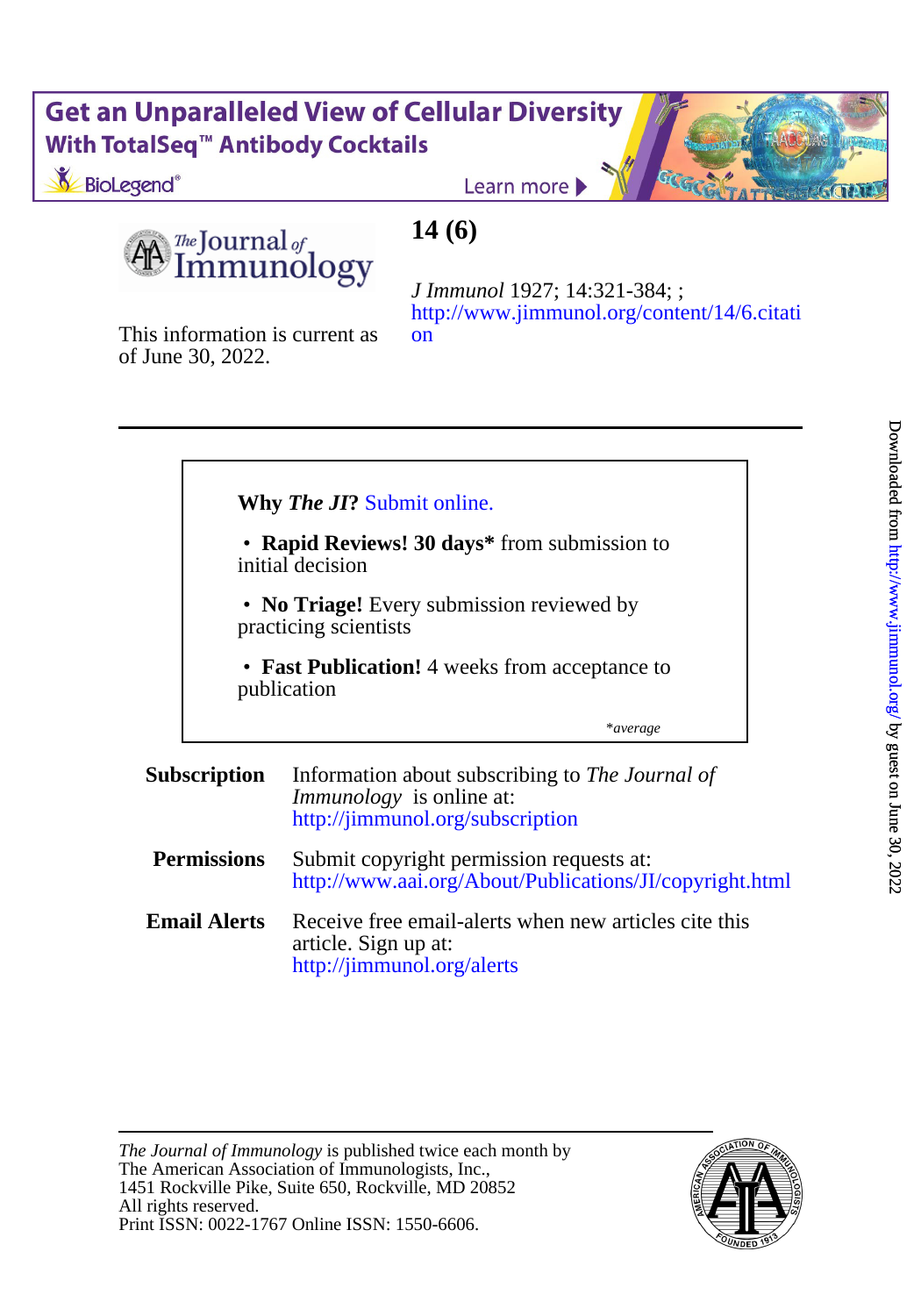# CONTENTS

### NUMBER 1, JULY, 1927

| Observations with the Precipitin Reaction. Ludvig Hektoen 1              |     |
|--------------------------------------------------------------------------|-----|
| Local Hypersensitiveness. I. Sensitization of Tuberculous Guinea Pigs    |     |
| with Eggwhite and Timothy Pollen. L. Dienes and E. W. Schoenheit         | - 9 |
| Local Hypersensitiveness. II. The Transfer of Local Hypersensitiveness   |     |
| of Tuberculous Guinea Pigs with the Blood Serum. L. Dienes $43$          |     |
| Local Hypersensitiveness. III. Hypersensitiveness of Guinea Pigs Treated |     |
| with Eggwhite During Smallpox Vaccination. L. Dienes 53                  |     |
| Local Hypersensitiveness. IV. General Considerations. L. Dienes 61       |     |
| A Colorimetric Reaction Between Gold Chloride and Toxins Apparently      |     |
| Indicative of Toxic Strength. A Preliminary Report. Lucy Mishulow        |     |
|                                                                          |     |
| On the Heterogenetic Haptene. Fourth Communication. K. Landsteiner       |     |
|                                                                          |     |

#### NUMBER 2, AUGUST, 1927

| Cell Penetration by Venom Hemotoxin. Preston Kyes and John Hays Bailey. 117 |
|-----------------------------------------------------------------------------|
| The Elimination of Serum Shock. Preston Kyes and Earl S. Carey 123          |
|                                                                             |
|                                                                             |
|                                                                             |
|                                                                             |
|                                                                             |

## NUMBER 3, SEPTEMBER, 1927

| Studies in Absorption of Undigested Proteins in Human Beings. I. A Simple |  |
|---------------------------------------------------------------------------|--|
| Direct Method of Studying the Absorption of Undigested Protein.           |  |
|                                                                           |  |
| The Bacteriophage: A Method of Isolation. Albert F. De Groat 175          |  |
| The Preparation and Purification of Pollen Extracts. Gordon A. Alles and  |  |
|                                                                           |  |
| Observations on Irregularities in Human Isohemagglutinins. G. R. Lacy 189 |  |

#### NUMBER 4, OCTOBER, 1927

|  |  |  |  | A Note on Anaphylactic Behavior in the Paramoecium. Susan Griffith |  |  |
|--|--|--|--|--------------------------------------------------------------------|--|--|
|  |  |  |  |                                                                    |  |  |